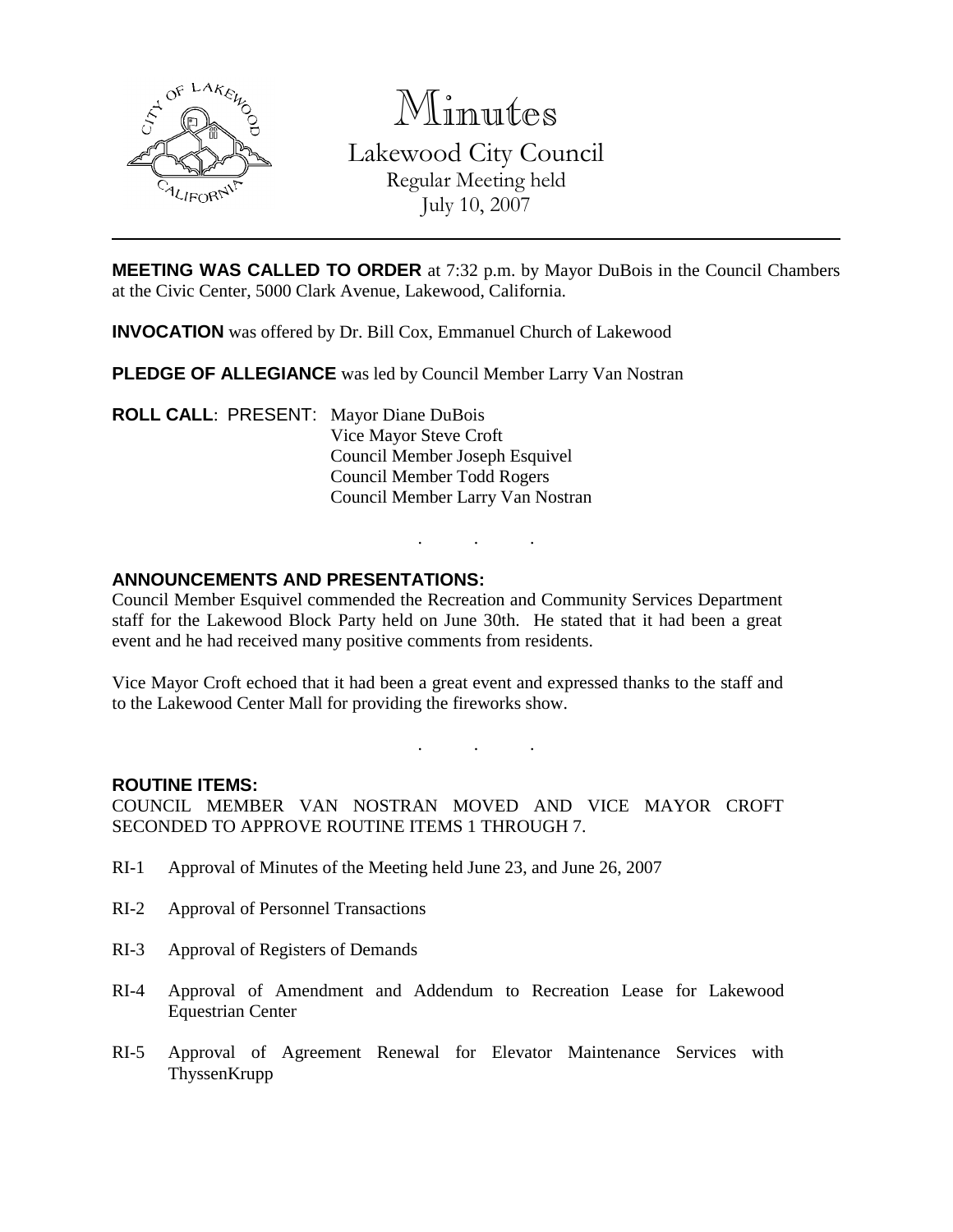#### **ROUTINE ITEMS:** Continued

- RI-6 Appropriation of Funds for Agreement with Chamber of Commerce for Economic Workforce Development
- RI-7 Approval of Reduction of Retention for Public Works Contract 05-10B, Weingart Senior Center HVAC Project

UPON ROLL CALL VOTE, THE MOTION WAS APPROVED:

AYES: COUNCIL MEMBERS: Van Nostran, Esquivel, Croft, Rogers and DuBois NAYS: COUNCIL MEMBERS: None

## **1.1 • WATER RESOURCES PUBLIC HEALTH GOALS COMPLIANCE REPORT 2004-2006**

. . .

Director of Water Resources, James Glancy, presented a report based on the memo in the agenda and stated public water systems were required by State law to prepare a report on their water quality in relationship to the State's public health goals (PHG) and to the Environmental Protection Agency's maximum contaminant level goals (MCLG). reported that of the 194 constituents analyzed, the only element in Lakewood's water system that exceed the goals was arsenic, a naturally occurring element in both the ground and in the human body. He noted that while in excess of the PHG and MCLG recommendations, the levels in the Lakewood system were well below the Federal maximum contaminant level, and that in fact, the PHG and MCLG levels were 500 times less than could be detected or measured by current technology. He also noted that to reduce the arsenic level in the system to the level recommended by the PHG and MCLG would require treatment of all water by a reverse osmosis process which would raise costs to Lakewood water customers by approximately \$13.5 million each year. It was the recommendation of the Water Committee that the City Council hold a public hearing and then adopt the Public Health Goals Compliance Report 2004-2006.

Mayor DuBois opened the public hearing at 7:42 p.m. and called for anyone in the audience wishing to address the City Council on this matter. There was no response.

COUNCIL MEMBER ROGERS MOVED AND COUNCIL MEMBER ESQUIVEL SECONDED TO CLOSE THE PUBLIC HEARING AND ADOPT THE REPORT AS PRESENTED. UPON ROLL CALL VOTE, THE MOTION WAS APPROVED:

AYES: COUNCIL MEMBERS: Van Nostran, Esquivel, Croft, Rogers and DuBois NAYS: COUNCIL MEMBERS: None

. . .